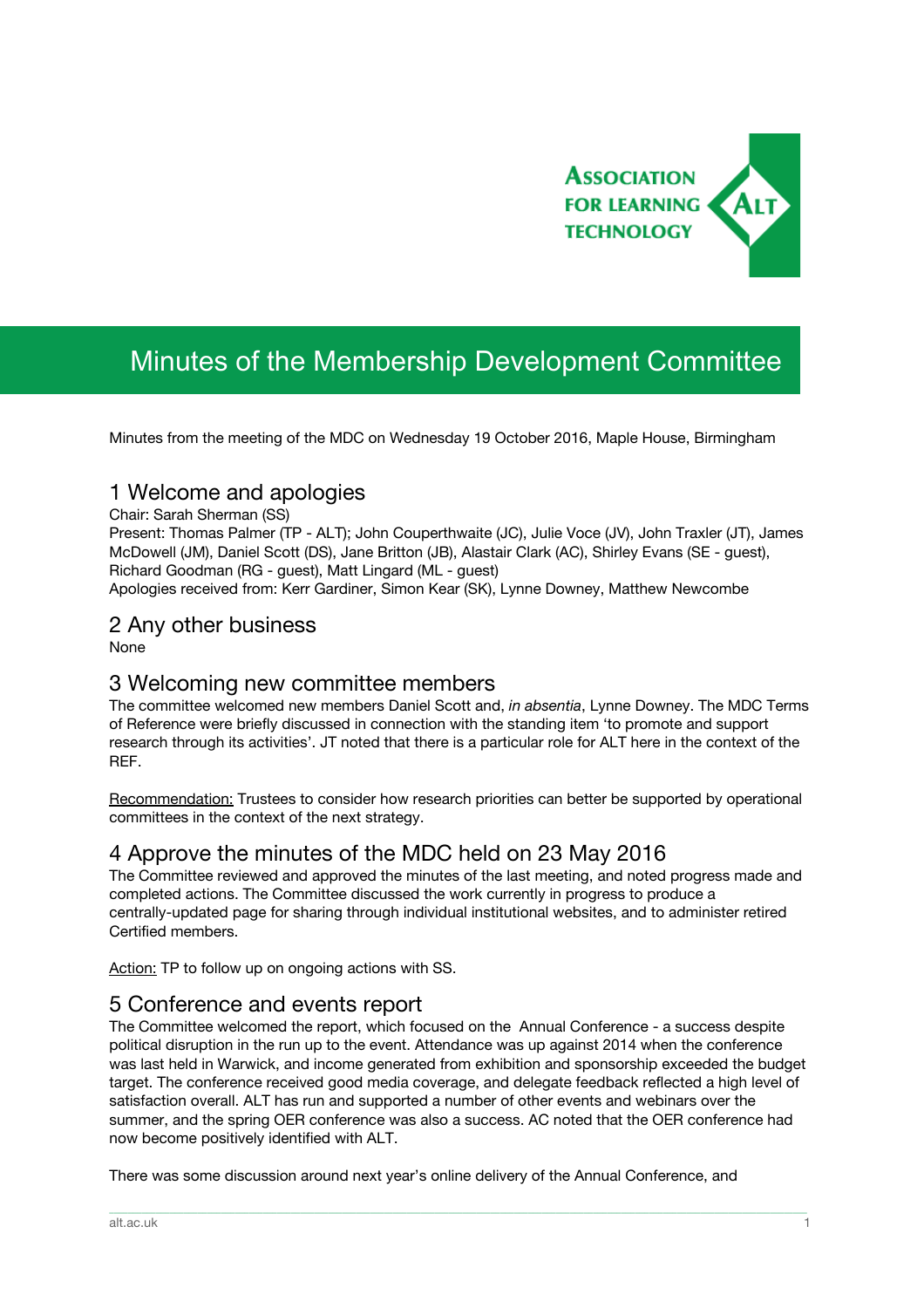particularly whether a nominal fee should be required, whether a greater recruitment campaign should be built around the online delivery, or whether online delivery should be restricted to members. It was agreed to feed this back to other committees through the joint report.

## 6 Innovation, community and technology report

The Committee noted the Innovation report, which included a number of new developments such as the new Members Group hosted websites, and the opportunities they provide for increasing communication and dissemination across the community; the successful online delivery of the Annual Conference, with positive feedback on the interactive platform/timetable and continuation of enthusiastic engagement on social media; the transition of the weekly News Digest to HTML format; and the #ALTC Blog badge and badging infrastructure.

# 7 Membership and CMALT report

TP reported on Membership and CMALT. Individual membership of ALT has now exceeded 2000. Recruitment and retention rates for organisational members are stable with signs of a positive trend emerging. CMALT registrations are increasing, with growing numbers of CMALT groups around the UK and internationally.

A new submission cycle has been implemented to cope with the growing volume of portfolio submissions, and ALT is improving the resources available to underpin the growth of CMALT, including an Open Register of shared portfolios and a CMALT Holders group space within the ALT Members hosted websites. ALT has focused particularly in recent months on widening access for practitioners from the FE, learning and skills sector, with a pilot CMALT group from the Blended Learning Essentials Course, a membership and CMALT offer to Blended Learning Consortium member colleges, and the Doug Gowan memorial fund for learning and skills CPD.

The relevance of CMALT for early-career practitioners was discussed. DS noted that, as with the Blended Learning Essentials course curriculum, CMALT might be mapped against other relevant frameworks. DS also raised the wider point about ALT's engagement with young/early-career members. JC noted that more could also be done to raise the profile of staff development through CMALT in the commercial sector.

Recommendation: Trustees to note overall progress in membership recruitment and retention. Recommendation: Trustees to note the successful implementation of the new CMALT submission process.

JM presented a proposal developed with SK for a coordinated system of [CMALT Regional Champions.](https://drive.google.com/file/d/0B4y2aH9TbdkkNHNKZFFsN3luVFE/view?usp=sharing) The proposal outlines that these roles would be filled by CMALT lead assessors with up to date knowledge and experience. The RC would help to provide leadership and mentoring, and to facilitate connections across groups and institutions within a region. The structure would be regional but ALT might provide central support and subsidise activities. A pilot scheme in the north-east is being explored with WRLTG. The notion of bringing through more mentoring and leadership within institutional cohorts met with approval; JB suggested that CMALT champions for different types of working role (e.g. academic, learning technologist, administrator) would be beneficial. JC suggested that guidance about the particular benefits of CMALT for different professional roles could be developed; provision of such guidance would help potential candidates make the case to undertake CMALT. The Chair noted that the level of discussion and activity around CMALT at present may warrant another working group in the next strategy period.

Recommendation: The Committee recommends that the CMALT Regional Champions pilot and the associated proposal be considered for implementation by Trustees in the context of the new strategy.

# 8 Members groups and SIGs

The Committee received an update on progress in this area. The Learning Spaces SIG and the West Midlands Members Group were approved by Trustees in May and are now active. ALT Wales is newly active, and an ALT South group/s in the process of being formed. Eight of thirteen Members Groups and SIGs now have an ALT-hosted website on the altc.alt.ac.uk domain. This represents excellent

\_\_\_\_\_\_\_\_\_\_\_\_\_\_\_\_\_\_\_\_\_\_\_\_\_\_\_\_\_\_\_\_\_\_\_\_\_\_\_\_\_\_\_\_\_\_\_\_\_\_\_\_\_\_\_\_\_\_\_\_\_\_\_\_\_\_\_\_\_\_\_\_\_\_\_\_\_\_\_\_\_\_\_\_\_\_\_\_\_\_\_\_\_\_\_\_\_\_\_\_\_\_\_\_\_\_\_\_\_\_\_\_\_\_\_\_\_\_\_\_\_\_\_\_\_\_\_\_\_\_\_\_\_\_\_\_\_\_\_\_\_\_\_\_\_\_\_\_\_\_